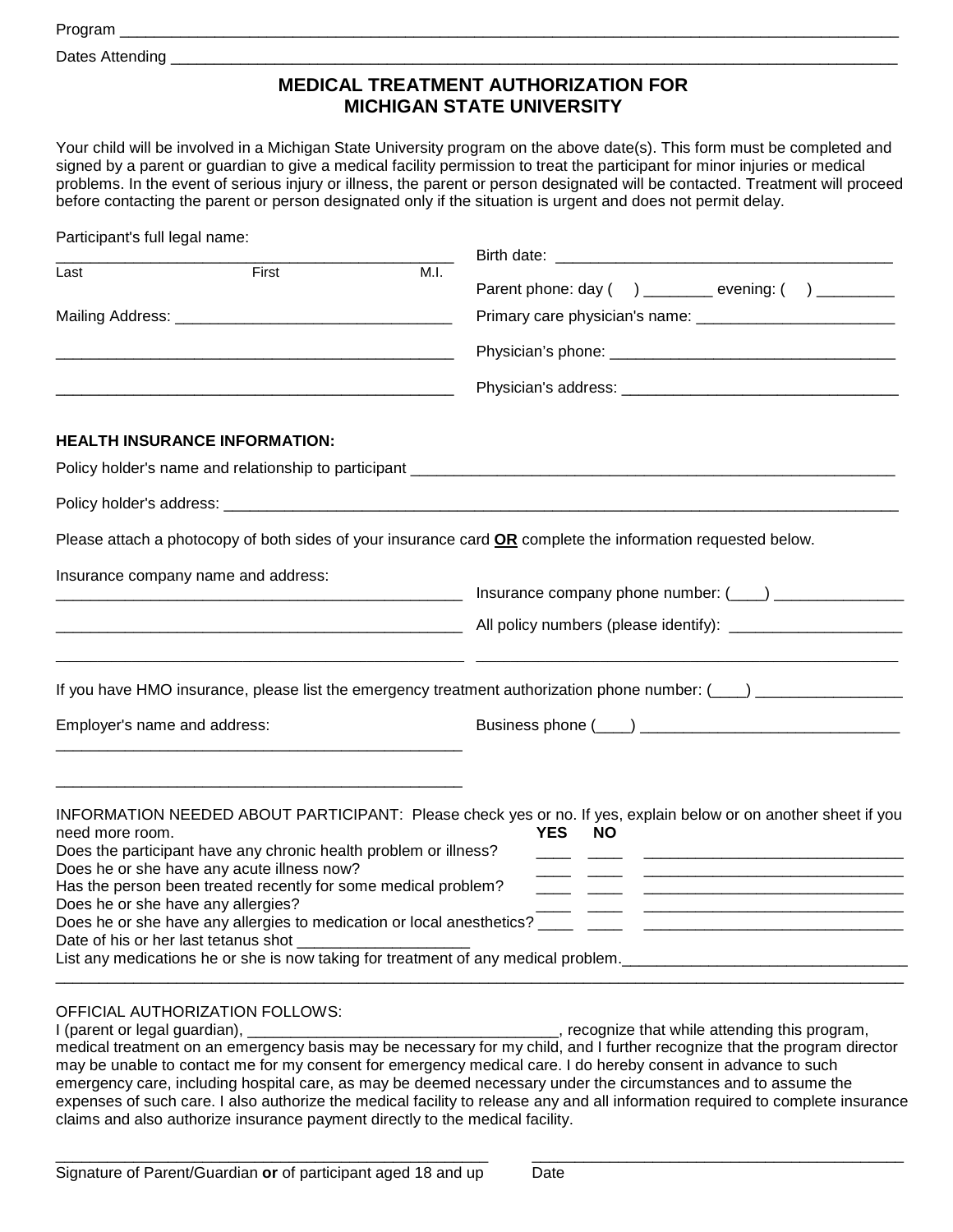## **MICHIGAN STATE UNIVERSITY MEDIA RELEASE FORM**

Participants in MSU-sponsored programs and activities may be photographed and videotaped for use in MSU promotional and educational materials. The participants are not identified by name in the materials.

I authorize MSU to record the image and voice of the subject named below and I give MSU, and all those acting with MSU's approval, all rights to use these images and voice recordings. I understand that such images and/or recordings may be used for educational and promotional purposes. This authority extends to all conventional and electronic media, including the Internet and any future media, and to any printed material.

I understand and agree that these images and recordings may be duplicated, distributed with or without charge, and/or altered in any manner without compensation or liability, in perpetuity.

Print subject's name: \_\_\_\_\_\_\_\_\_\_\_\_\_\_\_\_\_\_\_\_\_\_\_\_\_\_\_\_\_\_\_\_\_\_\_\_

Signature of Parent/Guardian of minor participant or of participant aged 18 and up:

\_\_\_\_\_\_\_\_\_\_\_\_\_\_\_\_\_\_\_\_\_\_\_\_\_\_\_\_\_\_\_\_\_\_\_\_\_\_\_\_\_\_\_\_\_\_ Date: \_\_\_\_\_\_\_\_\_\_\_\_

\_\_\_\_\_\_\_\_\_\_\_\_\_\_\_\_\_\_\_\_\_\_\_\_\_\_\_\_\_\_\_\_\_\_\_\_\_\_\_\_\_\_\_\_\_\_ Date: \_\_\_\_\_\_\_\_\_\_\_\_